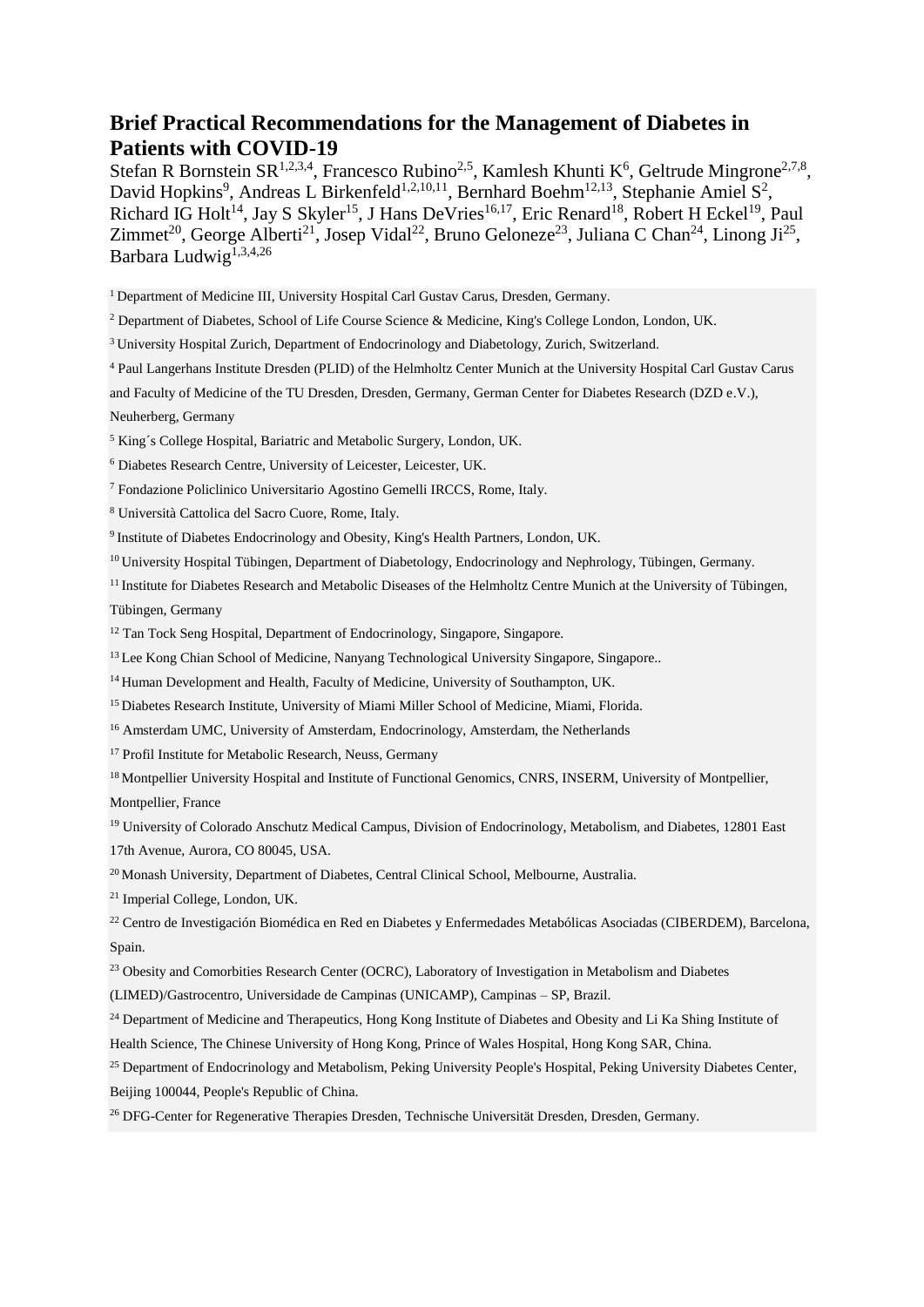# **Abstract**

Diabetes is one of the most important comorbidities linked to the severity of all three known human pathogenic coronavirus infections, including SARS-CoV2. Patients with diabetes have an increased risk of severe complications including Adult Respiratory Distress Syndrome (ARDS) and multi-organ failure. Depending on the global region,  $20 - 50$  % of patients that passed away in the COVID-19 pandemic suffered from diabetes.

Given the importance of the link between COVID-19 and diabetes, we have formed an international panel of experts in the field of diabetes and endocrinology to provide some guidance and practical recommendations in the current situation. We aim to briefly provide insight into potential mechanistic links between the novel corona virus infection and diabetes, present practical management recommendations and elaborate on the special needs of different patient groups.

# **Introduction**

Over the last three months, we have been facing an unprecedented pandemic of COVID-19 caused by a novel coronavirus, SARS-CoV-2, that has now become a global catastrophe. Recent data suggest that majority of people with coronavirus disease 2019 (COVID-19) have comorbidities with diabetes, cardiovascular disease and hypertension being the most prevalent comorbidities  $\frac{1}{1}$  $\frac{1}{1}$  $\frac{1}{1}$ . A significant association with worse outcomes is seen in people with these comorbidities  $<sup>1</sup>$  $<sup>1</sup>$  $<sup>1</sup>$ . Studies have also shown that COVID-19 is associated with hyperglycemia</sup> particularly in the elderly with type [2](#page-7-1) diabetes  $2$ . In view of many uncertainties with COVID-19, a faculty of representatives from primary and specialist care have developed a consensus document on management of diabetes for people at risk of or with confirmed COVID-19 for use in both primary and specialist care. The brief practical recommendations authored by this group were convened virtually. The recommendations are based on queries that have been highlighted by clinical experience, questions that have been raised by colleagues and social media and recommendations guided by using focused-literature review. Clinical decision making in management of diabetes is already complex and in normal circumstances we recommend clinicians follow guidelines for management of people with diabetes. However, these recommendations consider specific points of management of people with diabetes who are at risk or have been infected COVID-19.

### **Why is COVID-19 infection more frequent and severe in people with diabetes?**

Diabetes is a major risk factor for the development of severe pneumonia and a septic course due to virus infections and occurs in around 20% of patients <sup>[3,](#page-7-2) [4](#page-7-3)</sup>. Also in Middle East Respiratory Syndrome (MERS-CoV) diabetes was identified as a major contributor to disease severity and mortality<sup>[5](#page-7-4)</sup>. There is evidence from epidemiologic observations in regions heavily affected by SARS-CoV2 and reports from the Centers for Disease Control and Prevention (CDC) and other national health centers and hospitals that the rate of diabetes and lethal outcome of COVID-19 is up to 50% higher  $6-8$ . There are several hypotheses to explain the increased incidence and severity of COVID-19 infection in people with diabetes. In general, people with all forms of diabetes are at increased risk of infection because of defects in innate immunity affecting phagocytosis, neutrophil chemotaxis and cell-mediated immunity; however, it is possible that the high frequency of diabetes in serious cases of COVID-19 reflects the higher prevalence of type 2 diabetes in older people. Furthermore, diabetes in older age is associated with more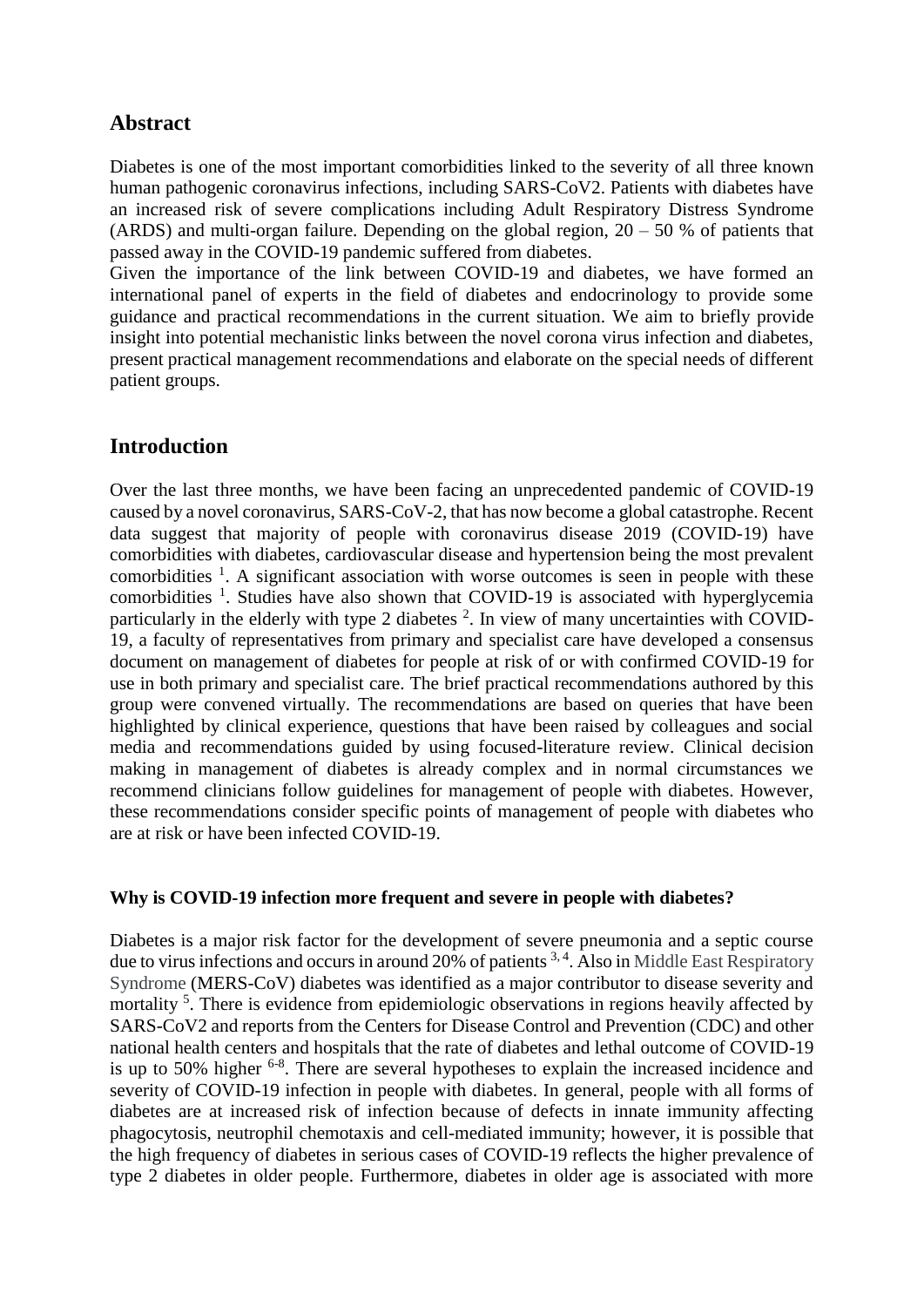cardiovascular disease, which in itself could help to explain the association with fatal outcomes of COVID-19.

There are at least two specific mechanisms that may play a role in COVID-19 infection. First, to gain entry to its target cells, the SARS-CoV2 virus hijacks an endocrine pathway that plays a crucial role in blood pressure regulation, metabolism and inflammation <sup>[9](#page-7-6)</sup>. A specific angiotensin-converting-enzyme, ACE2 has been identified as the receptor for the coronavirus spike protein. ACE2 has protective effects mainly with regard to inflammation. COVID-19 infection reduces ACE2 expression inducing cellular damage, hyperinflammation and respiratory failure <sup>[9](#page-7-6)</sup>. Acute hyperglycemia has been shown to upregulate ACE2 expression on cells which might facilitate viral cell entry. However, chronic hyperglycemia is known to downregulate ACE2 expression making the cells vulnerable to the inflammatory and damaging effect of the virus. Furthermore, the expression of ACE2 on pancreatic beta cells may lead to a direct effect on beta cell function  $10^{-12}$ . Although these findings have not been verified in humans, this implies that diabetes may not only be a risk factor for a severe form of COVID-19 disease but infection may induce a new onset diabetes [10-12](#page-7-7). Potential beta cell damage caused by the virus leading to insulin deficiency is further supported by the recent observation of Italian colleagues and co-authors who have reported frequent cases of severe diabetic ketoacidosis (DKA) at the time of hospital admission. Another important observation by the co-authors from various centres in different countries affected by COVID-19 is the tremendous insulin requirement in patients with a severe course of the infection. To what extent COVID-19 plays a direct role in this high insulin resistance is unclear. However, the extent of insulin resistance in patients with diabetes as reported by the co-authors seems disproportionate compared to critical illness caused by other conditions.

A second potential mechanism that may explain the link between COVID-19 and diabetes involves the dipeptidyl peptidase-4 enzyme, which is commonly targeted pharmacologically in people with type 2 diabetes. In cell studies, DPP-4 was identified as a functional receptor for human coronavirus-Erasmus Medical Center (hCoV-EMC), the virus responsible for MERS <sup>[13](#page-7-8)</sup>. Antibodies directed against DPP4 inhibited hCoV-EMC infection of primary cells. DPP4 enzyme is an ubiquitously expressed type II transmembrane glycoprotein. It plays a major role in glucose and insulin metabolism but also increases inflammation in type 2 diabetes  $14$ . Whether these mechanisms also apply to COVID-19 and whether diabetes treatment with DPP-4 inhibitors in clinical practice influences the course of the infection is currently unknown, but, if these translates to SARS-CoV2, the use of these agents could reduce DPP4 levels and may provide therapeutic opportunities to COVID-19 infection <sup>[14](#page-7-9)</sup>.

## **Clinical Implications**

The clinical relevance of these two mechanisms is currently uncertain but healthcare practitioners should be aware of their implications for patients with diabetes. We have compiled a simple flowchart for the metabolic screening and management of patients with COVID-19 and diabetes or at risk for metabolic disease. This includes recommendations regarding both the need for primary prevention of diabetes as well as the avoidance of severe sequelae of diabetes triggered by unidentified or poorly managed diabetes (Fig 1). Moreover, special considerations on anti-diabetes drugs commonly used in patients with type 2 diabetes in view of COVID-19 are presented in Table 1.

#### *Metabolic and Glycemic Control*

People with diabetes who have not yet been infected with the SARS-CoV2 virus should intensify their metabolic control as needed as means of primary prevention of COVID-19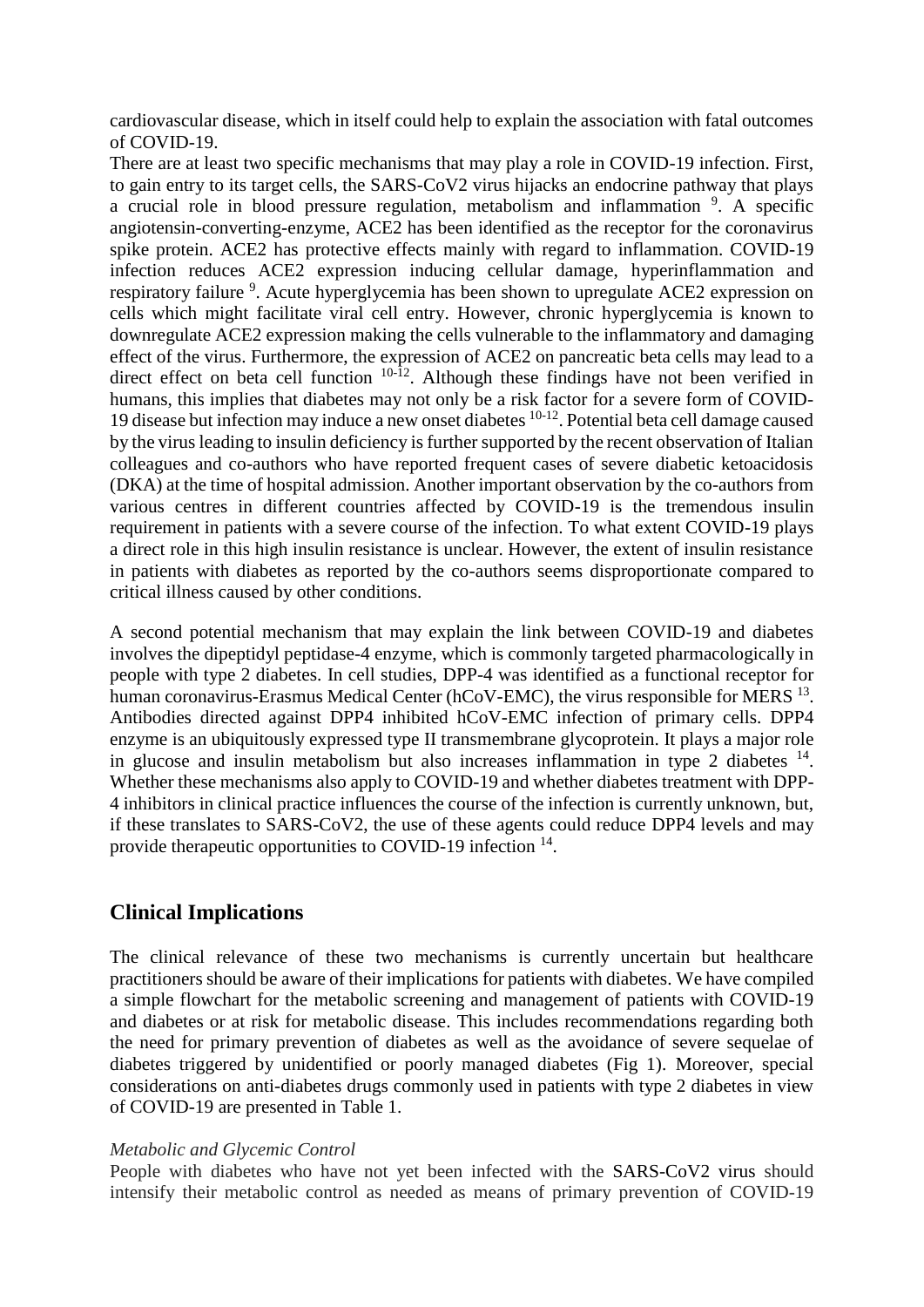disease. This includes continuation and strict abidance with adequate control of blood pressure and lipids. Wherever possible, remote consultations using Connected Health models should be utilized in order to reduce exposure. They should also be encouraged to follow general advice from WHO, the Centers for Disease Control and Prevention (CDC) and state and local governments about hand washing and social distancing.

All patients without diabetes and particularly when at high risk for metabolic disease who have contracted the viral infection need to be monitored for new onset diabetes that may be triggered by the virus. All patients with COVID-19 disease and diabetes require a continuous and reliable glycaemic control as suggested in the flowchart.

#### *Management of Hyperglycemia and Associated Metabolic Conditions*

Most patients with type 2 diabetes have other components of the metabolic syndrome including hypertension and dyslipidaemia. It is thus of crucial importance to continue with an appropriate antihypertensive and lipid-lowering regimen in all these patients.

It had been suggested that treatment with ACE inhibitors (ACEI) and angiotensin 2 receptor blockers (A2RB) may increase the expression of ACE2 which could accelerate the entry of the virus to the cells <sup>[15](#page-7-10)</sup>. However, as SARS-CoV2 may impair the protective ACE2/Mas receptor pathway and increase deleterious angiotensin-2 activity, the use of ACEI and (A2RB) could protect against more severe lung injury following infection. On the balance of current evidence, we recommend that patients should continue to take their current antihypertensive regimens including ACEI and A2RB. This view is endorsed by a recent position statement from the European Society of Cardiology and the HFSA/ACC/AHA who also strongly recommended continuation of treatment with ACEI and A2RBs <sup>[16](#page-7-11)</sup>.

Statins have been shown to restore the reduction of ACE2 induced by high lipids such as LDL or  $Lp(a)$ <sup>[17](#page-7-12)</sup>. Indeed, the pleiotropic anti-inflammatory effects of statins have been attributed to its upregulation of ACE2. However, although we believe that modulation of ACE2 expression is associated with both infection and mortality rates in COVID-19, statins should not be discontinued based on the long-term benefit and moreover the potential for tipping the balance towards a cytokine storm by rebound rises in IL-6 and IL-1ß by discontinuation of statins. Given the close links between diabetes and cardiovascular disease, we recommend control of lipid levels in all patients with COVID-19.

There are certain subgroups of people with diabetes who may require specific consideration. Elevated  $HbA_{1c}$  in people with type 1 diabetes compromises immune function rendering them more susceptible to any infectious disease. These individuals will need more intense monitoring and supportive therapy to reduce the risk of metabolic decompensation including DKA in particular those taking sodium glucose co-transporter 2 inhibitors (SGLT2). According to the expertise from the co-authors, there has been an increase in the rate of severe DKA in COVID-19 positive patients with established type 1 diabetes but this might in part be due to delayed hospital admission. Thus, it is crucial to make patients with type 1 diabetes aware of this complication and (re-)educate them about typical symptoms, home-measurement of urine or blood ketones if possible, acute behaviour guidelines and liberal and early inquiry of professional medical advice and sick day rules.

Patients who have undergone transplantation of islets, pancreas and/or kidney on immunosuppressive therapy will be at particularly increased risk; in addition, the potential impact of coronavirus infection on pancreatic function in this group is unknown and it will be important to monitor for a recurrence of insulin requirement in those who are insulin independent post-transplant.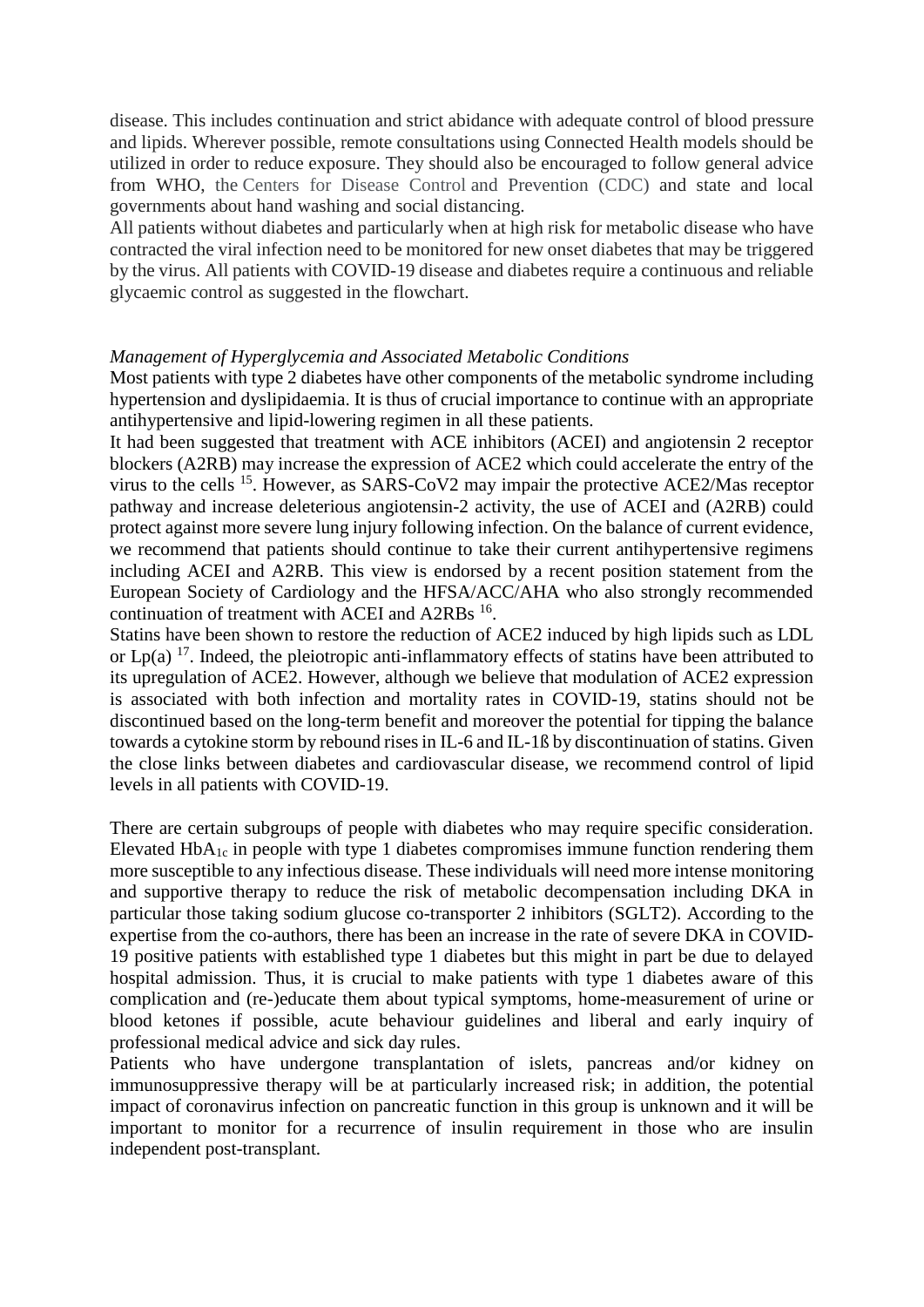The increasing number of patients with type 2 diabetes and concomitant fatty liver disease will most likely have an increased risk for a more pronounced inflammatory response including "cytokine storm" and should be considered at increased risk of severe COVID-19 disease. Therefore, screening for hyperinflammation using laboratory trends (e.g, increasing ferritin, decreasing platelet counts, hsCRP, or erythrocyte sedimentation rate) are of crucial importance and might also help to identify subgroups of patients for whom immunosuppression (steroids, immunoglobulins, selective cytokine blockade) could improve outcome.

The majority of patients with type 2 diabetes are living with overweight or obesity. BMI is an important determinant of lung volumes, respiratory mechanics, and oxygenation during mechanical ventilation, especially in the supine position. Therefore, patients with obesity and diabetes may be at specific risk of ventilatory failure and complications during mechanical ventilation. Indeed, first clinical experience with young patients with obesity and COVID-19 support this notion. Furthermore, individuals with obesity or with diabetes have an altered innate and adaptive immune response, characterized by a state of chronic and low-grade inflammation as characterized by higher levels of the pro-inflammatory leptin and lower antiinflammatory adiponectin  $18$ . In addition, obesity is often associated with physical inactivity leading to aggravated insulin resistance. This condition per se impairs immune response against microbial agents including macrophage activation and inhibition of pro-inflammatory cytokines, and leads to a dysregulation of the immune response contributing to obesity-linked complications <sup>[19](#page-7-14)</sup>.

Finally SARS-CoV-2 may induce long-term metabolic alterations in patients who had been infected with the virus as has been reported previously with SARS virus<sup>[20](#page-7-15)</sup>. Therefore, a careful cardio-metabolic monitoring of patients who have survived severe COVID-19 disease might be necessary.

#### *Surgical Treatment of Type 2 Diabetes (Metabolic Surgery)*

Provision of elective surgical procedures – including metabolic surgery – is being postponed at many hospitals around the world in order to increase capacity for inpatients beds and acute care. *Postponing elective metabolic surgery during the outbreak of COVID-19, however, is advisable regardless of issues of hospital capacity.* In fact, patients with type 2 diabetes and obesity are at increased risk of complications of COVID-[19](#page-7-14)<sup> $19$ </sup>, compounding the potential negative influence of surgical stress in the recovery period. Furthermore, although specific data are not available, there are plausible concerns that pneumoperitoneum and the use of haemostatic instruments during laparoscopy (by far the most common approach used in metabolic surgery due to its ability to reduce morbidity and mortality) may lead to viral aerosolization, thus increasing the risk of Covid- transmission to both patients and staff.

It is unclear if patients with type 2 diabetes who have had metabolic surgery will be protected relative to their peers who have not undergone surgical treatment simply due to better glycemic control [21](#page-7-16). However, metabolic surgery could induce nutritional deficiencies, including reduced absorption of vitamins and micronutrients, which play important roles in the regulation of immune and stress response  $22$ . Although there are no data to date to suggest that patients who had metabolic surgery are at greater risk of infection and/or complications from COVID-19, it is advisable that these patients receive particular attention and close monitoring.

#### *Implications for Healthcare Professionals (HCPs) with diabetes*

It is of particular importance to highlight the subgroup of people with diabetes who work as HCPs. Given the expectation that COVID-19 infection may be much more common among the sick than is diagnosed, HCP with diabetes should be deployed away from front line clinical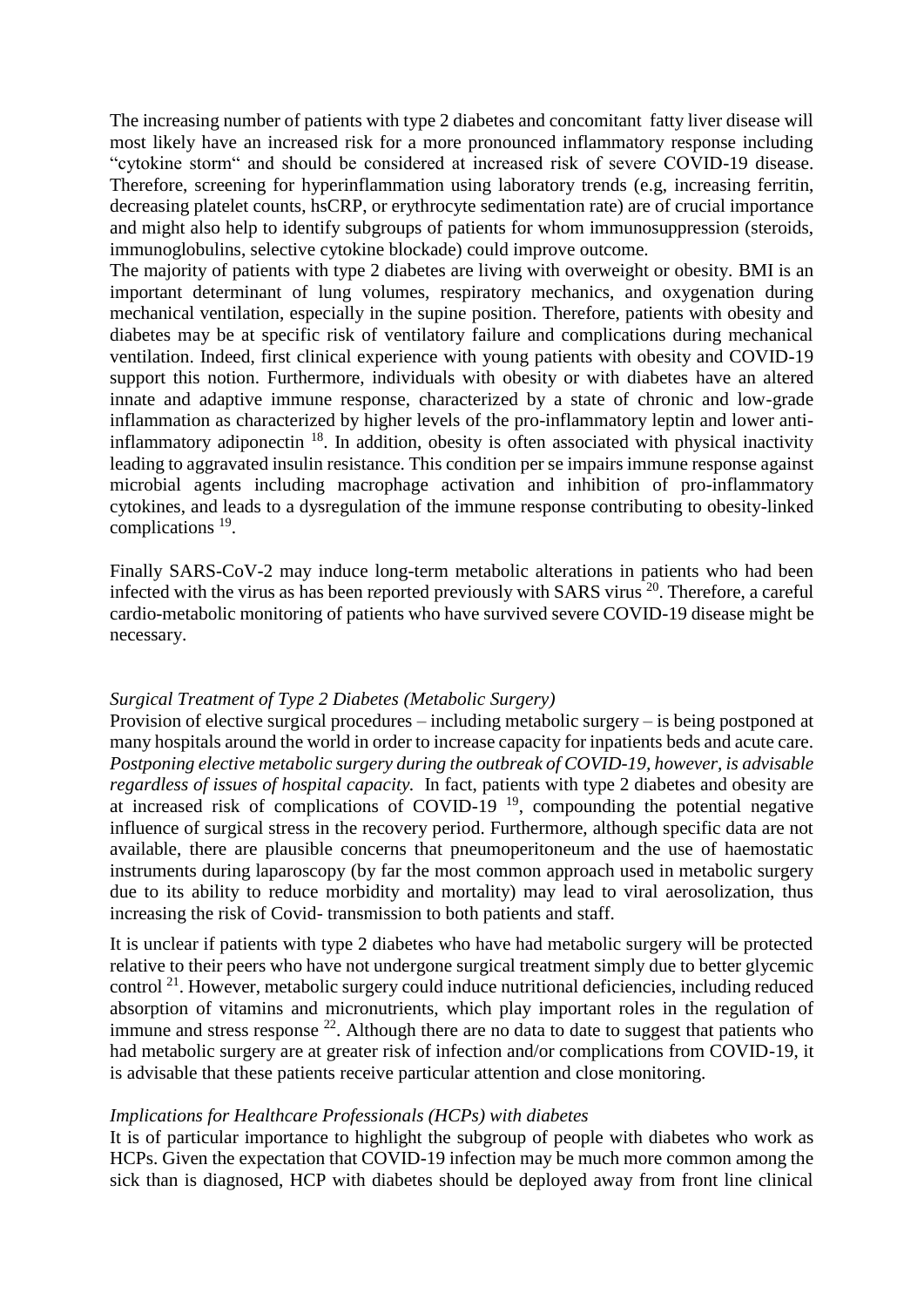duties where possible. Where this is not possible or desirable, particular care to use high grade protection is essential or even increased protection levels should be used.

#### *Special Considerations on Use of Diabetes Drugs*

While it may be of general importance to optimise glycemic control to reduce the risk of severe COVID-19 disease, there are some specific considerations around treatment modality (Tab. 1). Although, lactic acidosis associated with metformin or euglycemic or moderate hyperglycemic diabetic ketoacidosis associated with SGLT-2 inhibitors are rare events, we recommend these drugs should be discontinued for patients with severe symptoms of COVID-19 to reduce the risk of acute metabolic decompensation [23](#page-8-1). Importantly, discontinuing these drugs is not recommended prophylactically for out-patients with diabetes without any symptoms of infection or in the absence of evidence for a serious course of COVID-19. Also, at present, there is no convincing evidence that DPP-4 inhibitors should be discontinued. Further analyses on affected patients with various diabetes treatment and COVID-19 may allow to elucidate the effects of DPP-4 inhibitors  $14$ . Importantly, where drugs are discontinued, the alternative treatment of choice is insulin where this is feasible  $^{23}$  $^{23}$  $^{23}$ .

Given the multiple stresses associated with COVID-19 including but not limited to respiratory failure, the defects in insulin secretion and the frequent occurrence of diarrhoea and sepsis, most patients will require insulin and especially since many cases are reported with very high insulin consumption, this will need to be managed by intravenous infusion  $24$ . Considerable care is required in fluid balance as there is a risk that excess fluid can exacerbate pulmonary oedema in the severely inflamed lung. Furthermore, potassium balance needs to be considered carefully in the context of insulin treatment as hypokalaemia is a common feature in COVID-19 (possibly related to hyperaldosteronism induced by high levels of angiotensin 2) and may be exacerbated following initiation of insulin  $24$ .

We do realize that all our reflections are based on expert opinion, awaiting the outcome of randomized clinical trials. Executing clinical trials under challenging circumstances has been proven feasible with COVID-19 and trial networks to provide evidence based therapies are  $a$ ising  $^{25}$  $^{25}$  $^{25}$ . It will be of importance to look at subgroups with diabetes in particular to investigate if some of the various approaches would be particularly effective in diabetes or ask for particular attention in patients with diabetes due to potential antidiabetic effects  $26$ .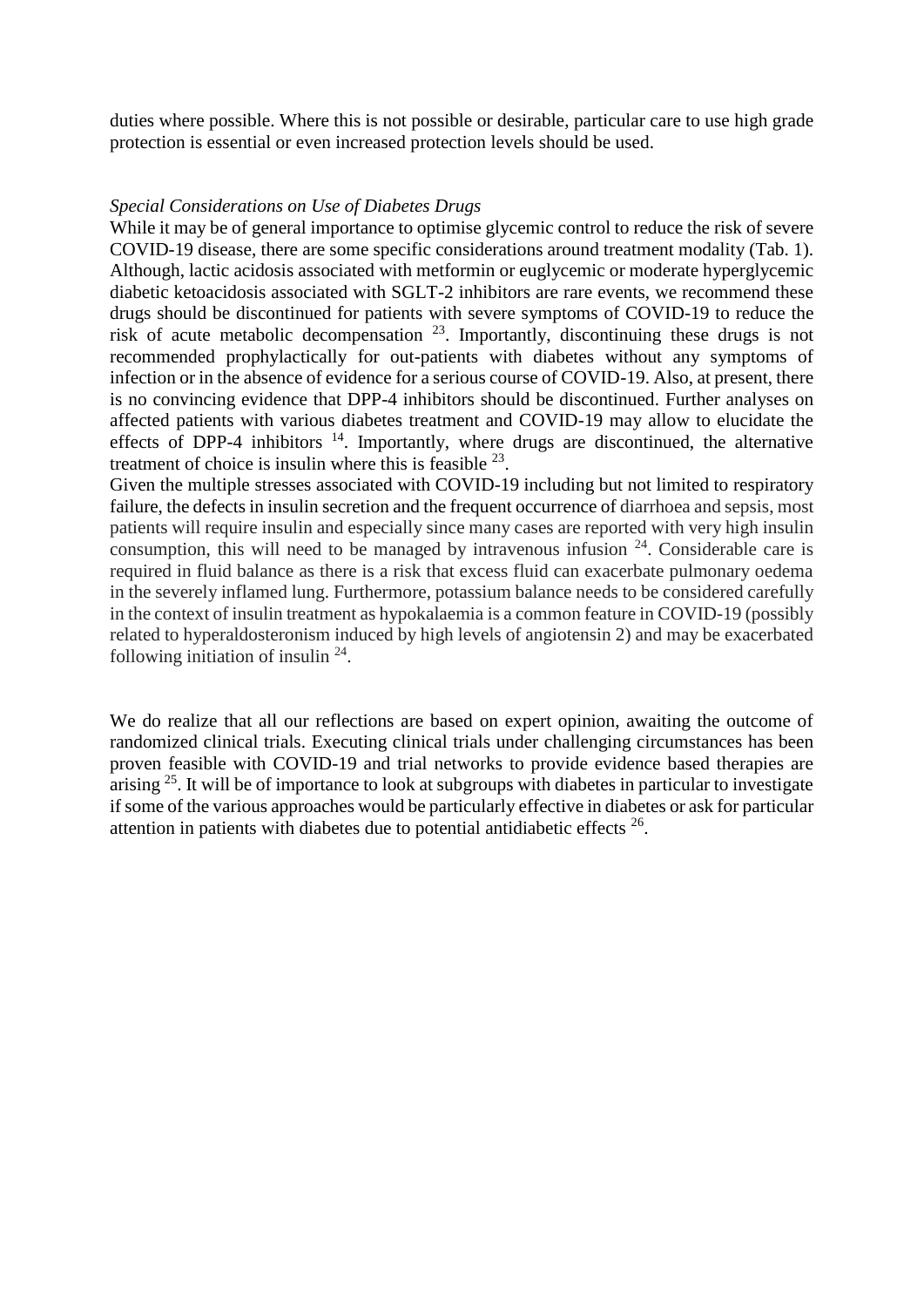#### **Contributors**

All authors did the literature search and drafted sections of the manuscript. SRB and BL combined and edited the drafts, and supervised the manuscript, BL prepared table and figure of the manuscript. All authors subsequently and repeatedly revised the final manuscript.

#### **Declaration of interests**

This article was not funded by any organisation. SA reports that she serves on Advisory Boards for Novo Nordisk, Abbott and Medtronic. All other authors declare no competing interests.

#### **Search strategy and selection criteria**

We identified the references for this publication through searches of PubMed for articles published between Apr 29 2009, and April 5, 2020, using combinations of the terms "coronavirus", "COVID-19", "SARS-CoV-2", "nCoV", "diabetes", "risk factors", "severe acute respiratory syndrome", "acute respiratory distress syndrome", and "co-morbidities". We reviewed guidelines for the management of COVID-19 published by WHO, ADA, and the US Centers for Disease Control and Prevention. We added articles through searches of the authors' personal files. We also reviewed relevant references cited in retrieved articles. Articles published in English, Italian and Chinese were included. The final reference list was generated on the basis of relevance to the topics covered in this publication, with the aim of highlighting the multiple challenges the health care professionals from practitioners to intensive care staff might face in the management patients with diabetes and at risk of or with COVID-19, and providing practical recommendations for the care of this vulnerable subgroup.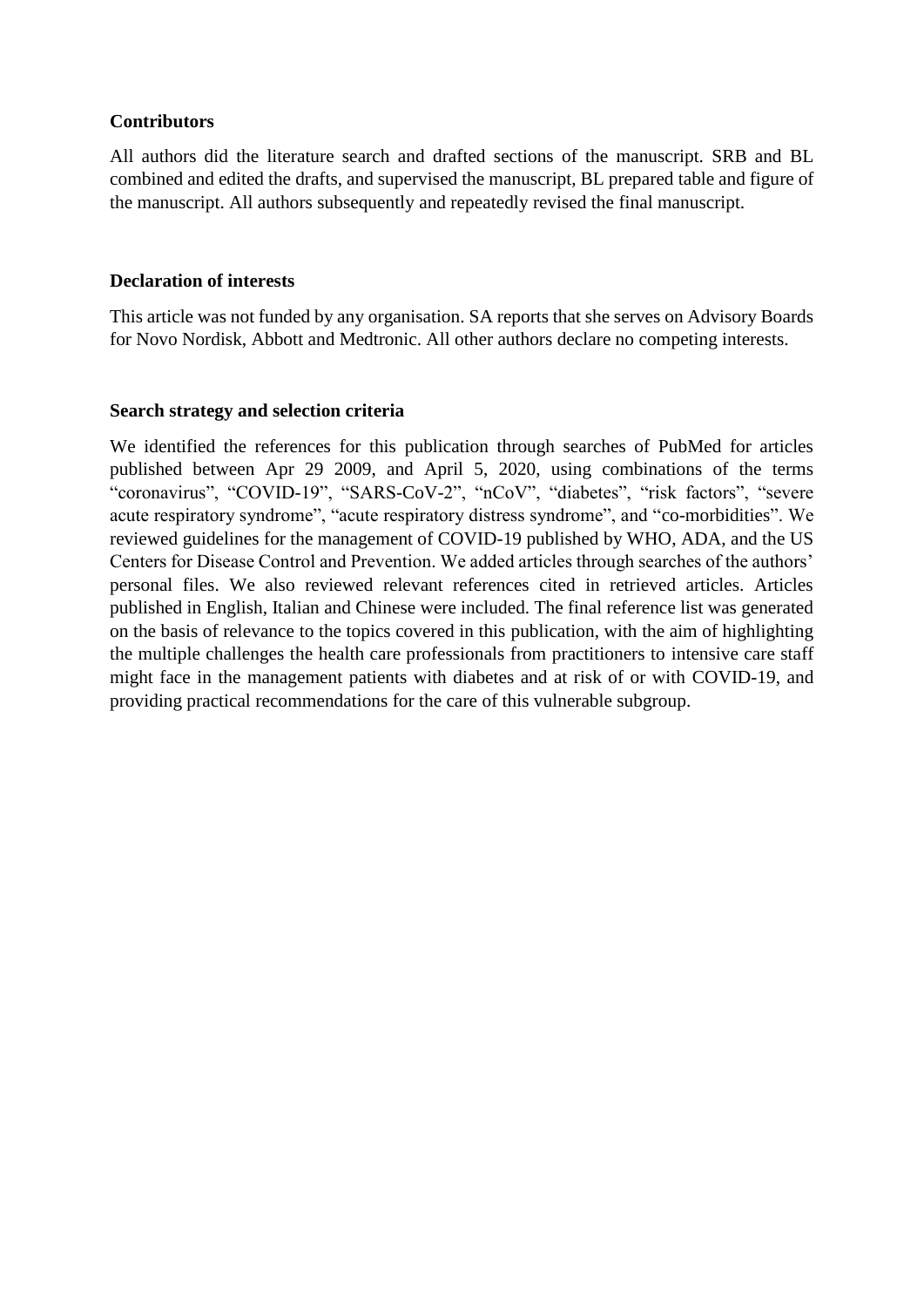# **References**

<span id="page-7-0"></span>1. Chen Y, Gong X, Wang L, Guo J. Effects of hypertension, diabetes and coronary heart disease on COVID-19 diseases severity: a systematic review and meta-analysis. *medRxiv* 2020: 2020.03.25.20043133.

<span id="page-7-1"></span>2. Xue T, Li Q, Zhang Q, et al. Blood glucose levels in elderly subjects with type 2 diabetes during COVID-19 outbreak: a retrospective study in a single center. *medRxiv* 2020: 2020.03.31.20048579.

<span id="page-7-2"></span>3. Hespanhol VP, Barbara C. Pneumonia mortality, comorbidities matter? *Pulmonology* 2019.

<span id="page-7-3"></span>4. Zou Q, Zheng S, Wang X, et al. Influenza A-associated severe pneumonia in hospitalized patients: Risk factors and NAI treatments. *International journal of infectious diseases : IJID : official publication of the International Society for Infectious Diseases* 2020; **92**: 208-13.

<span id="page-7-4"></span>5. Memish ZA, Perlman S, Van Kerkhove MD, Zumla A. Middle East respiratory syndrome. *Lancet (London, England)* 2020; **395**(10229): 1063-77.

<span id="page-7-5"></span>6. https:/[/www.cdc.gov/mmwr/Novel\\_Coronavirus\\_Reports.html.](http://www.cdc.gov/mmwr/Novel_Coronavirus_Reports.html) 2020.

7. https:/[/www.iss.it/en/coronavirus.](http://www.iss.it/en/coronavirus) 2020.

8. Remuzzi A, Remuzzi G. COVID-19 and Italy: what next? *Lancet (London, England)* 2020.

<span id="page-7-6"></span>9. Hoffmann M, Kleine-Weber H, Schroeder S, et al. SARS-CoV-2 Cell Entry Depends on ACE2 and TMPRSS2 and Is Blocked by a Clinically Proven Protease Inhibitor. *Cell* 2020.

<span id="page-7-7"></span>10. Bindom SM, Lazartigues E. The sweeter side of ACE2: physiological evidence for a role in diabetes. *Molecular and cellular endocrinology* 2009; **302**(2): 193-202.

11. Roca-Ho H, Riera M, Palau V, Pascual J, Soler MJ. Characterization of ACE and ACE2 Expression within Different Organs of the NOD Mouse. *International journal of molecular sciences* 2017; **18**(3).

12. Yang JK, Lin SS, Ji XJ, Guo LM. Binding of SARS coronavirus to its receptor damages islets and causes acute diabetes. *Acta diabetologica* 2010; **47**(3): 193-9.

<span id="page-7-8"></span>13. Raj VS, Mou H, Smits SL, et al. Dipeptidyl peptidase 4 is a functional receptor for the emerging human coronavirus-EMC. *Nature* 2013; **495**(7440): 251-4.

<span id="page-7-9"></span>14. Iacobellis G. COVID-19 and diabetes: Can DPP4 inhibition play a role? *Diabetes research and clinical practice* 2020; **162**: 108125.

<span id="page-7-10"></span>15. Fang L, Karakiulakis G, Roth M. Are patients with hypertension and diabetes mellitus at increased risk for COVID-19 infection? *The Lancet Respiratory medicine* 2020.

<span id="page-7-11"></span>16. de Simone GNMoECoH. Position Statement of the ESC Council on Hypertension on ACE-Inhibitors and Angiotensin Receptor Blockers https:/[/www.escardio.org:](http://www.escardio.org/) European Society of Cardiology; 2020.

<span id="page-7-12"></span>17. Shin YH, Min JJ, Lee JH. The effect of fluvastatin on cardiac fibrosis and angiotensinconverting enzyme-2 expression in glucose-controlled diabetic rat hearts. 2017; **32**(5): 618-27. 18. Andersen CJ, Murphy KE, Fernandez ML. Impact of Obesity and Metabolic Syndrome on Immunity. *Advances in nutrition (Bethesda, Md)* 2016; **7**(1): 66-75.

<span id="page-7-14"></span><span id="page-7-13"></span>19. Luzi L, Radaelli MG. Influenza and obesity: its odd relationship and the lessons for COVID-19 pandemic. *Acta diabetologica* 2020.

<span id="page-7-15"></span>20. Wu Q, Zhou L, Sun X, et al. Altered Lipid Metabolism in Recovered SARS Patients Twelve Years after Infection. 2017; **7**(1): 9110.

<span id="page-7-16"></span>21. Mingrone G, Panunzi S, De Gaetano A, et al. Bariatric-metabolic surgery versus conventional medical treatment in obese patients with type 2 diabetes: 5 year follow-up of an open-label, single-centre, randomised controlled trial. *Lancet (London, England)* 2015; **386**(9997): 964-73.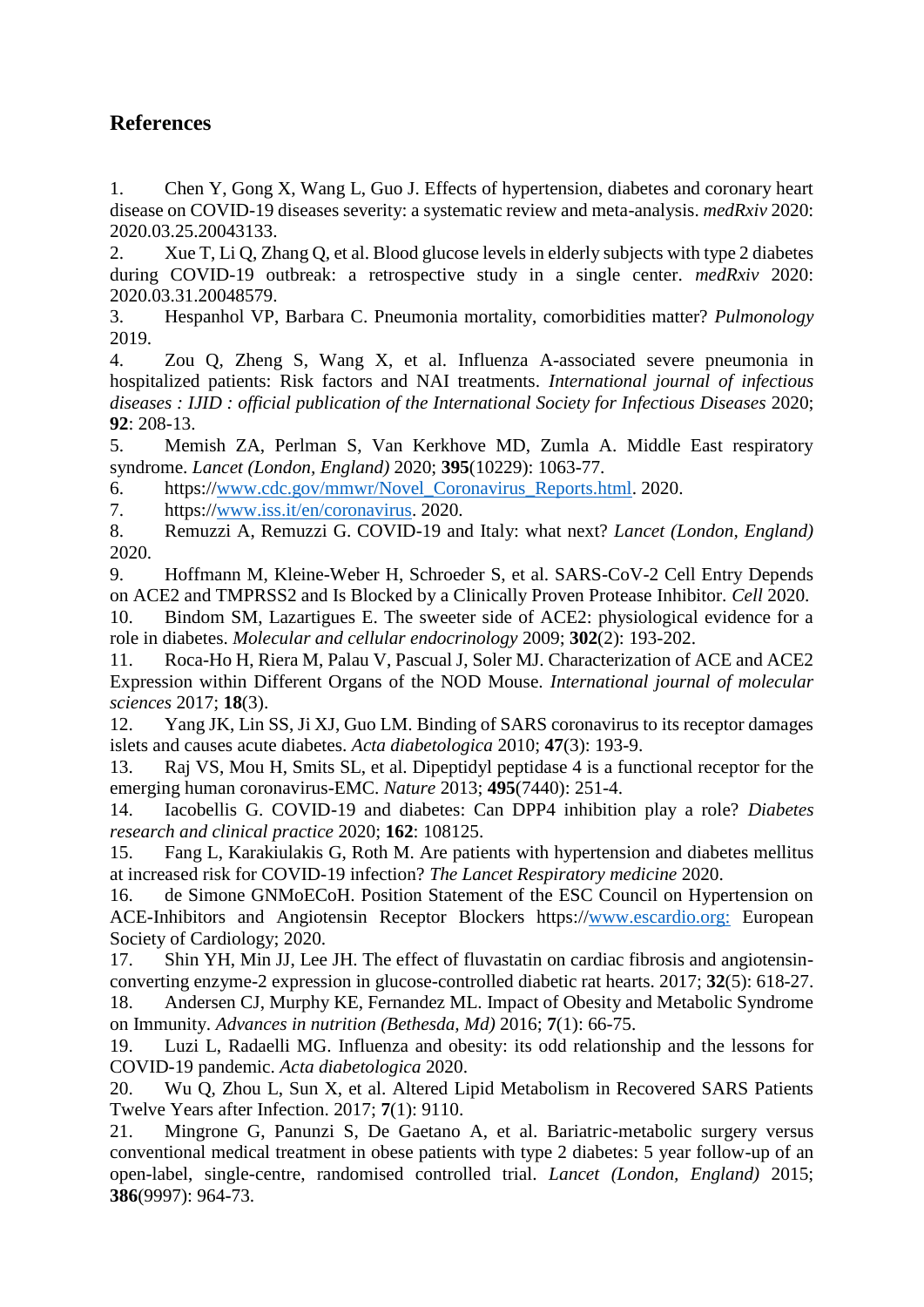<span id="page-8-0"></span>22. Gombart AF, Pierre A, Maggini S. A Review of Micronutrients and the Immune System-Working in Harmony to Reduce the Risk of Infection. *Nutrients* 2020; **12**(1).

<span id="page-8-1"></span>23. https:/[/www.cebm.net/covid-19/managing-diabetes-during-the-covid-19-pandemic/.](http://www.cebm.net/covid-19/managing-diabetes-during-the-covid-19-pandemic/) 2020.

<span id="page-8-2"></span>24. Dellinger RP, Levy MM, Rhodes A, et al. Surviving sepsis campaign: international guidelines for management of severe sepsis and septic shock: 2012. *Critical care medicine* 2013; **41**(2): 580-637.

<span id="page-8-3"></span>25. Cao B, Wang Y, Wen D, et al. A Trial of Lopinavir-Ritonavir in Adults Hospitalized with Severe Covid-19. *The New England journal of medicine* 2020.

<span id="page-8-4"></span>26. Wondafrash DZ, Desalegn TZ, Yimer EM. Potential Effect of Hydroxychloroquine in Diabetes Mellitus: A Systematic Review on Preclinical and Clinical Trial Studies. 2020; **2020**: 5214751.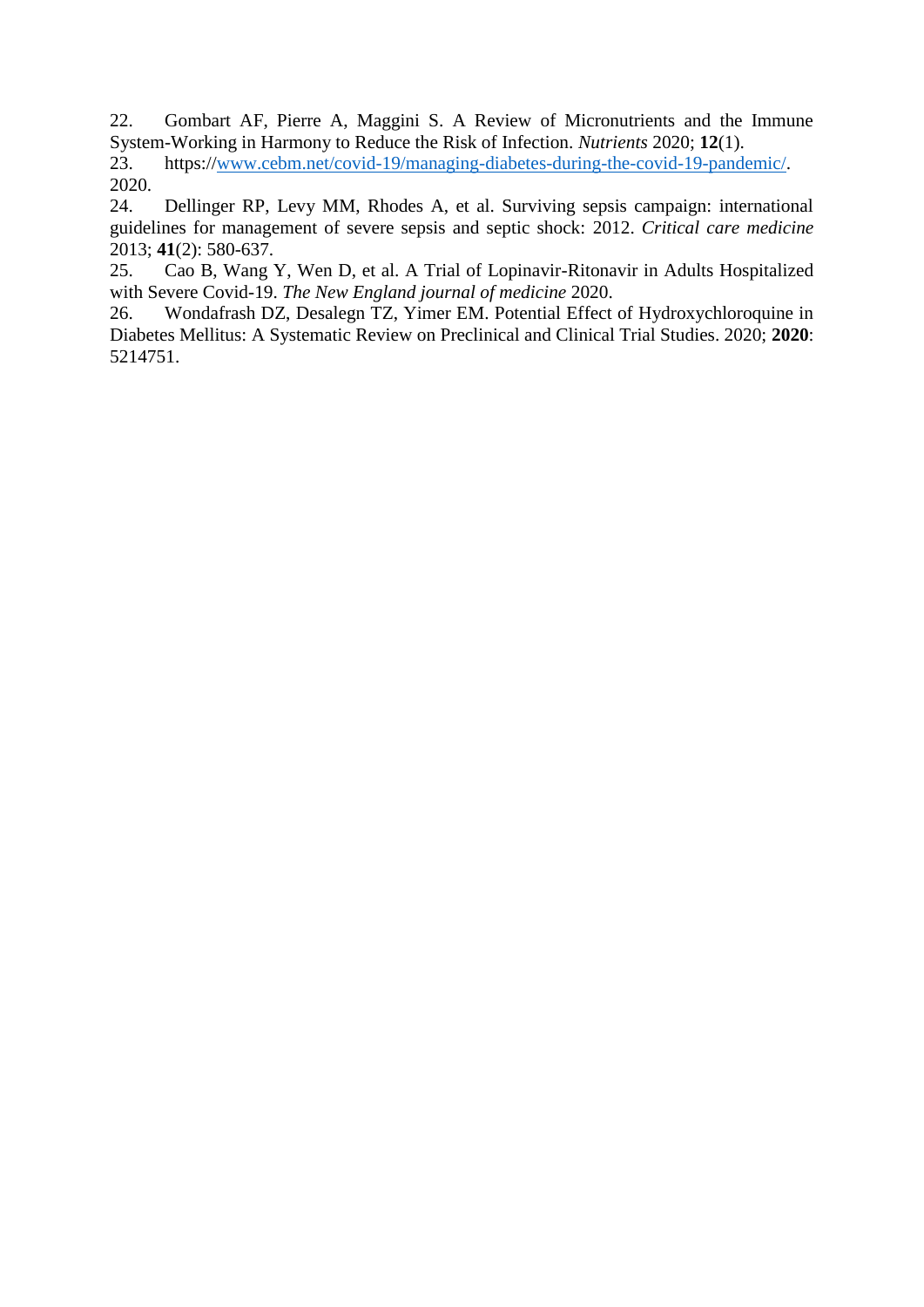### **Figure 1. Flowchart for Metabolic Screening and Type 1 and 2 Diabetes Management of Patients with COVID-19**

|                                                                                                                | <b>Consensus Recommendations</b><br><b>COVID-19 and Metabolic Disease</b> |  |                                                                                                                                                                              |                                                                                 |  |                                                     |  |
|----------------------------------------------------------------------------------------------------------------|---------------------------------------------------------------------------|--|------------------------------------------------------------------------------------------------------------------------------------------------------------------------------|---------------------------------------------------------------------------------|--|-----------------------------------------------------|--|
| <b>Out-patient care</b>                                                                                        |                                                                           |  | In-patient/ICU care                                                                                                                                                          |                                                                                 |  |                                                     |  |
| Prevention of infection in diabetes                                                                            |                                                                           |  |                                                                                                                                                                              | Monitor for new<br>onset diabetes in                                            |  | Management of<br>infected patients<br>with diabetes |  |
| Sensitization of patients with diabetes for importance<br>of optimal metabolic control                         |                                                                           |  |                                                                                                                                                                              | infected patients                                                               |  |                                                     |  |
| Optimization of current therapy if appropriate                                                                 |                                                                           |  |                                                                                                                                                                              | Plasma glucose monitoring, Electrolytes,<br>pH, blood ketones/ß-hydroxybutyrate |  |                                                     |  |
| Caution with premature discontinuation of established<br>therapy                                               |                                                                           |  |                                                                                                                                                                              |                                                                                 |  |                                                     |  |
| Utilization of Telemedicine and Connected Health<br>models if possible to maintain maximal self<br>containment |                                                                           |  | Liberal indication for early i.v. insulin therapy in severe<br>courses (ARDS, hyperinflammation) for exact titration,<br>avoiding variable s.c. resorption and management of |                                                                                 |  |                                                     |  |
|                                                                                                                |                                                                           |  |                                                                                                                                                                              | commonly seen very high insulin consumption                                     |  |                                                     |  |
| <b>Therapeutic Aim</b>                                                                                         |                                                                           |  |                                                                                                                                                                              |                                                                                 |  |                                                     |  |
| Plasma glucose levels:                                                                                         | 4 - 8 mmol/l (72 - 144 mg/dl)*                                            |  |                                                                                                                                                                              |                                                                                 |  |                                                     |  |
| $HbA1c$ <sup>#</sup> :                                                                                         | <53 mmol/mol (7.0 %)                                                      |  |                                                                                                                                                                              |                                                                                 |  |                                                     |  |
| CGM/FGM targets:                                                                                               |                                                                           |  |                                                                                                                                                                              | Plasma glucose levels:                                                          |  | $< 10$ mmol/l (180 mg/dl)                           |  |
| TIR (3.9-10 mmol/l)<br>Hypoglycemia (< 3.9 mmol/l)                                                             | > 70% (>50% in frail and elderly)<br>< 4% (< 1% in frail and elderly)     |  |                                                                                                                                                                              |                                                                                 |  |                                                     |  |

 $*$  Target levels for lower plasma glucose may be adjusted to 5 mmol/l (90 mg/dl) in frail patients # HbA1c testing may not be possible at the time, but previous measurements if available allow for differentiation of chronic and acute decompensation

(HbA1c- hemoglobin A1c; TIR- time in range)